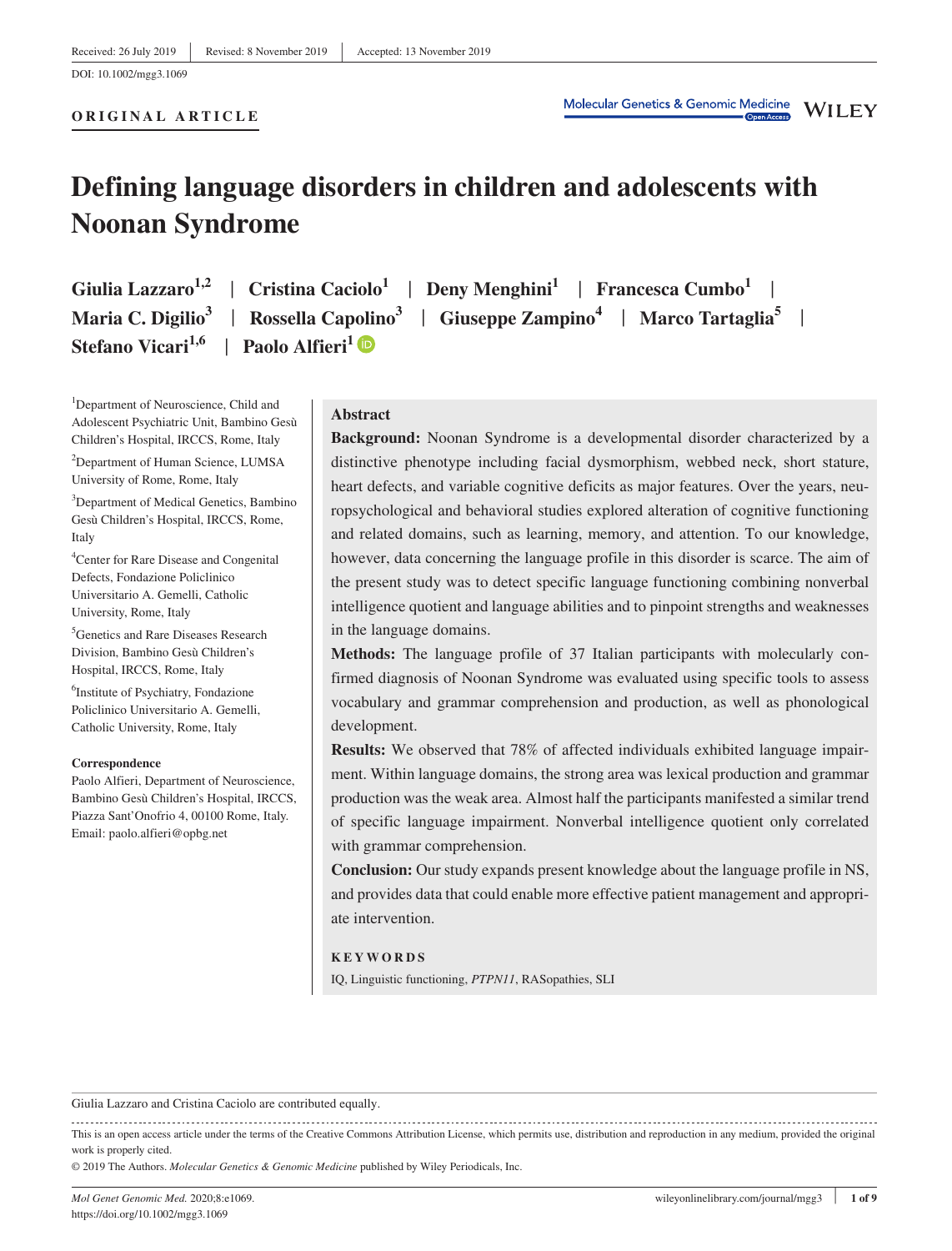## 2 of 9 **WILEY** Molecular Genetics & Genomic Medicine **Modell Construction** CAZZARO ET AL.

## **1** | **INTRODUCTION**

Noonan syndrome (NS) is one of the most common nonchromosomal disorders affecting development (Noonan & Ehmke, 1963) with an estimated incidence of 1:1,000 to 1:2,500 live births (Mendez & Opitz, 1985). Major features include distinctive facial features (i.e., hypertelorism, ptosis, low-set, and posteriorly rotated ears), short stature, a variable spectrum of heart defects, bleeding problems, lymphatic dysfunction, skeletal malformations, and variable cognitive deficits (Tartaglia, Gelb, & Zenker, 2011). NS belongs to a family of clinically related conditions collectively known as RASopathies, caused by mutations affecting signal transducers and modulatory proteins that play a role in the Rasmitogen-activated protein kinase (RAS-MAPK) pathway. Mutations affecting *PTPN11*, *SOS1*, *RAF1*, *RIT1,* and *LZTR1* account for the majority of NS cases (Aoki et al., 2013; Pandit et al., 2007; Roberts et al., 2007; Tartaglia et al., 2001, 2007).

The RAS-MAPK pathway is a signal transduction cascade controlling a wide variety of cellular processes as well as early and late developmental processes, including brain development and function (Tartaglia & Gelb, 2010). Consistently, studies assessing the cognitive and behavioral profile of children with NS and other RASopathies have documented altered cognitive functioning (Wingbermühle et al., 2012), defective learning and memory (Alfieri, Cesarini, Mallardi, et al., 2011; Pierpont, Tworog-Dube, & Roberts, 2013), attention (Pierpont, Tworog-Dube, & Roberts, 2015) and visual processing (Alfieri, Cesarini, De Rose, et al., 2011; Alfieri et al., 2008). Moreover, altered sensory-motor perception (Alfieri et al., 2008) and psychopathological profile (Alfieri et al., 2014; Perrino et al., 2018) have also been reported.

Despite recent efforts to characterize the cognitive and behavioral profile in NS and to explore genotype-phenotype correlations, speech and language profile in this disorder have received little attention, and this field remains a challenge with regard to the neuropsychological characterization of this disorder. Hopkins-Acos and Bunker (1979) were the first to describe speech and language features of a single child with NS. The three year-old child exhibited language functioning significantly below that of children of comparable age in both receptive and expressive language. Nevertheless, despite the child's intellectual disability, the authors considered the delayed language development to be the result of a limited sensory-motor experience associated with reduced motor development caused by concomitant congenital heart defect. Subsequently, Wilson and Dyson (1982) described a single case study of a seven year-old female. The language profile was assessed in both expression and reception domains (morphological, semantic, pragmatic, and phonological). The authors reported a well-developed communication despite a deviant phonological system, below-average comprehension of single words and spatial and temporal concepts, and expressive morphological and syntactical skills below the expected level for her chronological age. Later studies (Cornish, 1996; Money & Kalus, 1979) have produced evidence indicating possible patterns of strengths and weaknesses in NS with a distinctive cognitive profile of good verbal fluency and vocabulary in contrast with poor nonverbal skills (e.g., visuo-constructional skill). These studies suggested that NS is characterized by strengths in nonverbal skills but weakness in verbal skills, including those requiring comprehension and retention of verbal information. More recently, Wingbermühle and colleagues (2009) investigated the neuropsychological profile of NS to better understand how cognitive and behavior domains are influenced by genetic and neural makeup. The authors underlined the normal range of intelligence quotient (IQ) level during childhood despite impaired linguistic functions. Pierpont et al. (2010) examined the language profile and its association with other cognitive, motor, and perceptual factors in a large cohort of children and adolescents with NS (66 individuals, including 41 subjects with molecularly confirmed diagnosis). The study confirmed significant impairments in expressive and receptive language and severe difficulty with articulation. Furthermore, the authors documented a significant association between linguistic and cognitive functioning.

Based on these considerations, the object of our study was to characterize the language profile in a cohort of Italian children with molecularly confirmed diagnosis of NS. Specifically, the aim of the study was to detect specific trends combining nonverbal IQ (nvIQ) and language abilities, and to pinpoint strengths and weaknesses in the language domains. Based on our group's clinical experience, we could hypothesize that the language profile in NS is impaired despite the level of nonverbal cognitive functioning.

#### **2** | **MATERIAL AND METHODS**

#### **2.1** | **Ethical compliance**

Informed consent was obtained from all parents prior to participation and after receiving a comprehensive description of the study. The study was performed in accordance with the Declaration of Helsinki (1964) and was approved by the local ethical committee of the Bambino Gesù Children's Hospital.

### **2.2** | **Participants**

Thirty-seven Italian participants (13 females, 24 males) with molecularly confirmed diagnosis of NS (NS LAH in only one): 24 with *PTPN11* mutation, four with *RAF1* mutation, seven with *SOS1* mutation, one with *LZTR1* mutation, and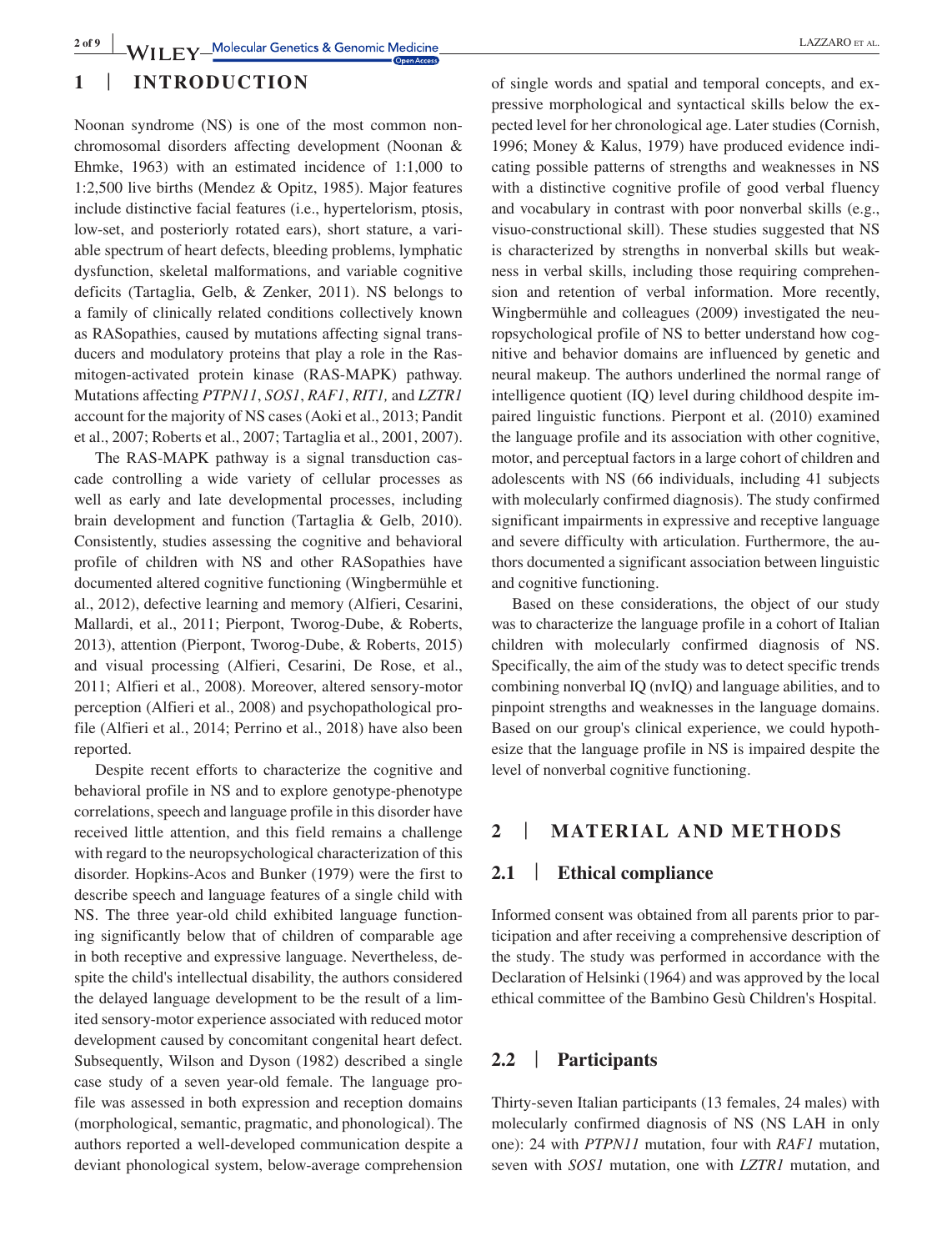one with *SHOC2* mutation (see Table 1) were recruited from the Child and Adolescent Psychiatry Unit and the Clinical Genetic Unit of the Bambino Gesù Clinical and Research Hospital in Rome. Age ranged from 3 to 13 years (mean age: 5.72; standard deviation [*SD*]: 2.25). Nonverbal intelligence quotient (nvIQ) ranged from 49 to 115 (mean nvIQ: 89.9; *SD*: 15). Audiologic histories revealed that six participants of 37 had a clinical history of hearing loss but only one required a hearing aid for normal daily activity (see Table 1). As part of this study, all individuals underwent a detailed neuropsychological evaluation to investigate cognitive and language profile.

|  | <b>TABLE 1</b> Characterization of our Italian cohort with molecularly confirmed diagnosis of NS/NS LAH |  |  |  |  |  |
|--|---------------------------------------------------------------------------------------------------------|--|--|--|--|--|
|--|---------------------------------------------------------------------------------------------------------|--|--|--|--|--|

| <b>Subject</b>   | Gender                    | Years | <b>Disorder</b> | Gene             | Amino acid change | <b>Hearing problems</b>   |
|------------------|---------------------------|-------|-----------------|------------------|-------------------|---------------------------|
| 1                | $\mathbf M$               | 5.08  | $_{\rm NS}$     | PTPN11           | Asn58Lys          | $\overline{\phantom{0}}$  |
| $\sqrt{2}$       | $\mathbf M$               | 3.83  | $_{\rm NS}$     | PTPNII           | Pro491Leu         | $\rm CHL$                 |
| $\mathfrak{Z}$   | $\mathbf M$               | 7.83  | $_{\rm NS}$     | PTPN11           | Asn308Ser         | $\overline{\phantom{0}}$  |
| $\overline{4}$   | $\mathbf M$               | 3.75  | $_{\rm NS}$     | PTPNII           | Glu139Asp         | $\qquad \qquad -$         |
| $5\,$            | $\mathbf M$               | 6.58  | $_{\rm NS}$     | PTPN11           | Ala72Ser          | $\qquad \qquad -$         |
| $\sqrt{6}$       | $\mathbf M$               | 6.75  | $_{\rm NS}$     | PTPNII           | Asn308Ser         | <sup>-</sup>              |
| $\boldsymbol{7}$ | $\mathbf M$               | 5.75  | $_{\rm NS}$     | PTPN11           | Asp71Gly          | $\qquad \qquad -$         |
| $8\,$            | $\mathbf M$               | 4.91  | $_{\rm NS}$     | PTPNII           | Leu262Arg         |                           |
| 9                | $\mathbf M$               | 6.08  | $_{\rm NS}$     | PTPN11           | Asn308Asp         | $\qquad \qquad -$         |
| 10               | $\mathbf M$               | 5.91  | $_{\rm NS}$     | PTPN11           | Asn308Asp         | $\qquad \qquad -$         |
| 11               | $\mathbf M$               | 3.83  | $_{\rm NS}$     | PTPN11           | Gln79Arg          | $\qquad \qquad -$         |
| $12\,$           | $\mathbf M$               | 3.66  | $_{\rm NS}$     | ${\cal PTP}N11$  | Thr52Ile          | $\overline{\phantom{0}}$  |
| 13               | $\mathbf M$               | 3.58  | $_{\rm NS}$     | PTPN11           | Met504Val         | $\qquad \qquad -$         |
| 14               | $\boldsymbol{\mathrm{F}}$ | 6.41  | $_{\rm NS}$     | PTPN11           | Phe285Ser         | -                         |
| 15               | $\boldsymbol{\mathrm{F}}$ | 4.33  | $_{\rm NS}$     | PTPN11           | Glu69Gln          | Mild CHL                  |
| 16               | $\boldsymbol{\mathrm{F}}$ | 4.16  | $_{\rm NS}$     | PTPNII           | Asn58Asp          | $\overline{\phantom{0}}$  |
| $17\,$           | $\mathbf F$               | 7.33  | $_{\rm NS}$     | PTPN11           | Asn308Asp         | $\qquad \qquad -$         |
| 18               | $\boldsymbol{\mathrm{F}}$ | 10.41 | $_{\rm NS}$     | PTPN11           | Met508Val         | $\qquad \qquad -$         |
| 19               | $\boldsymbol{\mathrm{F}}$ | 4.58  | $_{\rm NS}$     | PTPN11           | Arg498Trp         | $\qquad \qquad -$         |
| $20\,$           | $\boldsymbol{\mathrm{F}}$ | 3.33  | $_{\rm NS}$     | ${\cal PTP}N11$  | Tyr63Cys          | $\overline{\phantom{0}}$  |
| 21               | $\mathbf F$               | 4.66  | $_{\rm NS}$     | PTPN11           | Met504Val         | $\qquad \qquad -$         |
| $22\,$           | $\mathbf F$               | 6.25  | $_{\rm NS}$     | PTPNII           | Asn308Ser         | -                         |
| 23               | $\mathbf M$               | 13.17 | $_{\rm NS}$     | PTPN11           | Glu139Asp         | <b>SNHL</b>               |
| 24               | $\mathbf M$               | 6.08  | $_{\rm NS}$     | PTPN11           | Asn308Asp         | $\overline{\phantom{0}}$  |
| 25               | $\mathbf F$               | 4.25  | $_{\rm NS}$     | RAFI             | Pro261Ala         | Mild CHL (only right ear) |
| $26\,$           | $\mathbf M$               | 4.91  | $_{\rm NS}$     | RAF1             | Pro261Leu         | ${\rm OM}$                |
| 27               | $\mathbf F$               | 5.50  | $_{\rm NS}$     | RAF1             | Ser257Leu         | Mild CHL                  |
| $28\,$           | $\boldsymbol{\mathrm{F}}$ | 4.08  | $_{\rm NS}$     | RAFI             | Asp486Gly         | $\qquad \qquad -$         |
| 29               | $\mathbf M$               | 3.83  | $_{\rm NS}$     | SOS1             | Arg552Gly         | $\qquad \qquad -$         |
| 30               | $\mathbf M$               | 4.25  | $_{\rm NS}$     | $SOSI$           | Met269Thr         |                           |
| 31               | $\mathbf M$               | 5.50  | $_{\rm NS}$     | SOS1             | Gly434Arg         | -                         |
| 32               | $\mathbf M$               | 5.33  | $_{\rm NS}$     | $SOSI$           | Met269Thr         |                           |
| 33               | $\mathbf M$               | 6.16  | $_{\rm NS}$     | SOS1             | Tyr702His         | $\qquad \qquad -$         |
| 34               | $\boldsymbol{\mathrm{F}}$ | 5.66  | $_{\rm NS}$     | $SOSI$           | Gln426Pro         | $\qquad \qquad -$         |
| 35               | M                         | 7.17  | $_{\rm NS}$     | SOS1             | Ile437Thr         | $\qquad \qquad -$         |
| 36               | $\mathbf M$               | 4.16  | $_{\rm NS}$     | $LZTR\mathit{1}$ | Arg478Trp         | Mild CHL                  |
| 37               | $\mathbf M$               | 12.42 | $\rm NS$ LAH    | $SHOC2$          | Ser2Gly           | $\overline{\phantom{0}}$  |

Abbreviations: −, feature absent; CHL, conductive hearing loss; F, female; M, male; NS LAH Noonan Syndrome with loose anagen hair; NS, Noonan Syndrome; OM, otitis media; SNHL, sensorineural hearing loss.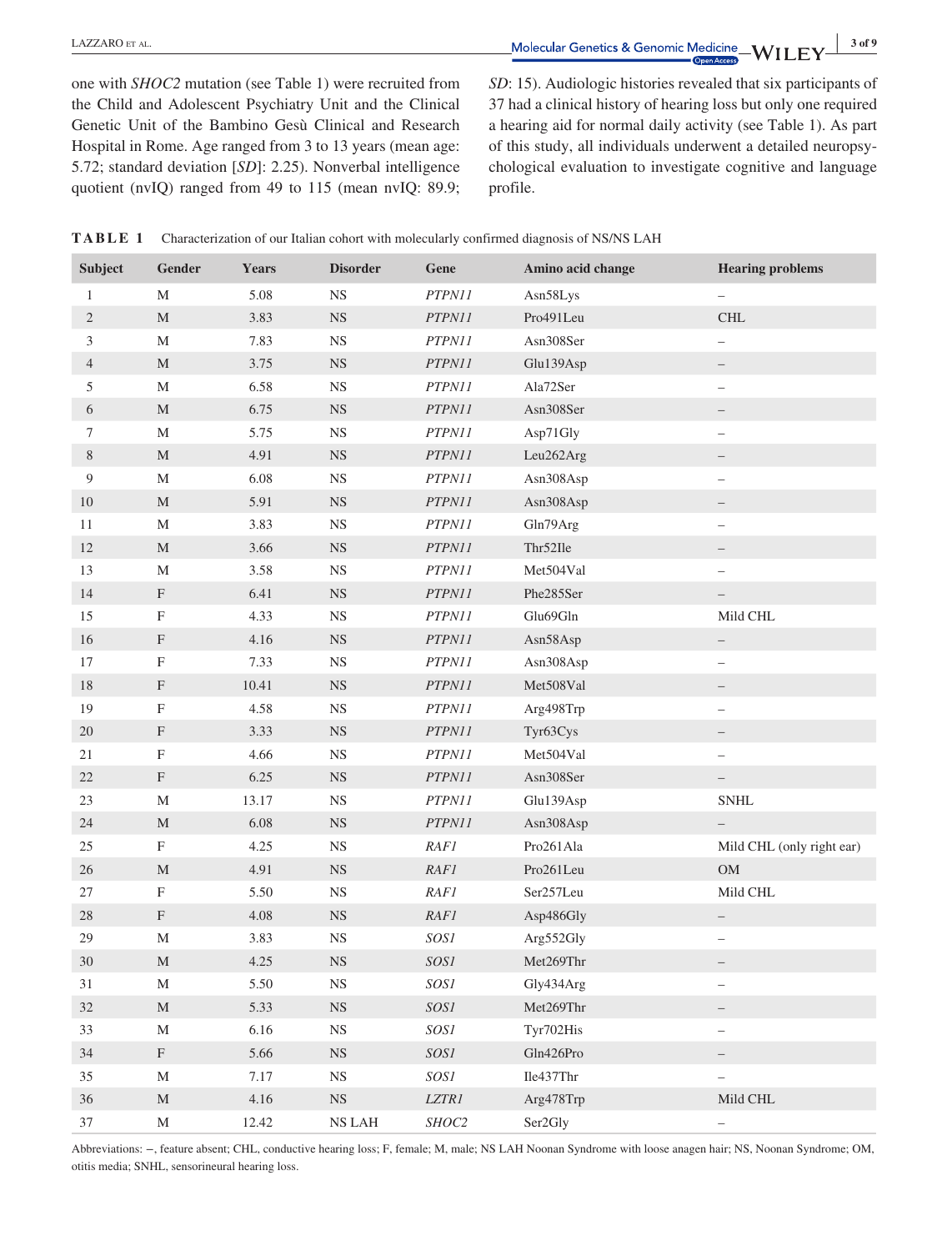## **2.3** | **Materials**

## **2.3.1** | **Nonverbal cognitive assessment**

Nonverbal cognitive profile was assessed using the Leiter International Performance Scale (Leiter-Revised or Leiter-3) (Cornoldi, Giofrè, & Belacchi, 2016; Roid & Miller, 1997) for the majority of participants, and the Wechsler intelligence scale (Perceptual Reasoning Index of Wechsler Intelligence Scale for Children Fourth Edition, WISC – IV and Performance IQ of Wechsler Preschool and Primary Scale of Intelligence Third Edition, WPPSI-III) (Orsini, Pezzuti, & Picone, 2012; Sannio Fancello & Cianchetti, 2008) in six participants.

## **2.3.2** | **Language assessment**

Lexical comprehension was assessed using the Phono-Vocabulary Test (TFL, Test Fono-Lessicale) (Marotta, Vicari, & Luci, 2007) for the majority of participants. TFL is normally used to assess both receptive and expressive language in preschool children. The receptive subtest contains four pictures (a picture target; a semantic distractor; a phonologic distractor; and a nonrelated distractor) for each table (45 in all). The examiner pronounces a word illustrating one of the four pictures on the table and asks the participant to choose the picture(s) that the word describes. The total score is converted into percentiles (pc). The Peabody Picture Vocabulary Test – PPVT (Dunn & Dunn, 1997) was applied to eight participants to evaluate their lexical comprehension. Here, the examiner pronounces a word describing one of four pictures shown and asks the participant to point to or say the number of the picture(s) that the word describes. The total score is converted into Lexical Quotient (LQ) and the pc computed.

TFL (Marotta et al., 2007) was used to assess lexical production in the majority of participants. The expression subtest contains the same pictures as the receptive subtest. The examiner points to a picture on the table and asks the participant to name the target picture. The Boston Naming Test (Kaplan, Goodglass, & Weintrab, 1983) was administered to evaluate lexical production to seven participants. The child is asked to tell the examiner the name of each picture and is given about 20 s to respond to each question. The total score was converted into *SD* and the pc calculated.

Grammar comprehension was investigated using the Grammar Evaluation Test (PVCL, Prove di Valutazione della Comprensione Linguistica) (Rustioni Metz Lancaster, 2007). Each test stimulus is presented in a four-picture forced-choice format. The examiner pronounces a sentence describing one of the four pictures and asks participants to choose the target picture(s). The total score was converted into seven levels of performance (nonsufficient; low; medium-low; medium; medium-high; high; very high) and the equivalent age (EA) was computed. To calculate EA, a score ranging from −1 to 1 was arbitrarily attributed depending on the level of performance obtained by the participants. Scores ranging from −1 to 0 were attributed when the range of performance obtained was respectively equal to or up to 1 year below their chronological age (CA). Conversely, a score ranging from 0.1 to 1 was attributed when the range of performance obtained was up to 1 year above their CA, Scores of −1, −0.66, −0.33, 0, 0.33, 0.66, and 1 were attributed to nonsufficient, low, medium-low, medium, medium-high, high, very high performance respectively. For instance, if a child 5.9 years old obtained a medium-low score, the EA was computed as follows:  $5.9 +$  $(-0.33) = 5.57$ . Moreover, an index of deviation was calculated by subtracting CA from EA  $(\Delta_{\text{grammar deviation}})$ .

Sentence repetition could be considered as a measure of early grammatical development in Italian children (Devescovi & Caselli, 2007). A sentence repetition test is a reliable measure of the mean length of utterance that discriminates between different ages and identifies children with language problems (Devescovi & Caselli, 2007). Thus, the Test of Sentence Repetition (TSR)**,** a subtest of the Linguistic Evaluation Test (TVL, Test di Valutazione Linguistica) (Cianchetti & Sannio Fancello, 2003), was administered to investigate grammar production skills. The examiner pronounces a sentence and asks participants to repeat it. The raw score was converted into *SD* and the pc calculated.

#### **2.3.3** | **Speech assessment**

#### *Phonological development*

A speech therapist evaluated phonological aspects through a collection of spontaneous utterance. We referred to the phonological development in the Italian language reported by Bortolini (2004) to determine the presence of delay, disorder or age appropriate phonology.

#### **2.4** | **Analyses**

First, mean (*SD*), median (min-max) and confidence interval at 95% was calculated for age, nvIQ, language comprehension, and production measures.

Secondly, the percentage of participants who obtained a score below average (≤5th pc or  $\Delta_{\text{grammar deviation}}$  ≤−1) in at least one language measure and/or showed evidence of a phonological disorder was calculated in order to estimate the proportion of language impairment in our sample. In addition, to examine the strengths and weakness of language skills in our cohort, scores of lexical/grammar production and lexical comprehension (considered as pc) and grammar comprehension (considered as  $\Delta_{\text{grammar deviation}}$ ) were classified using a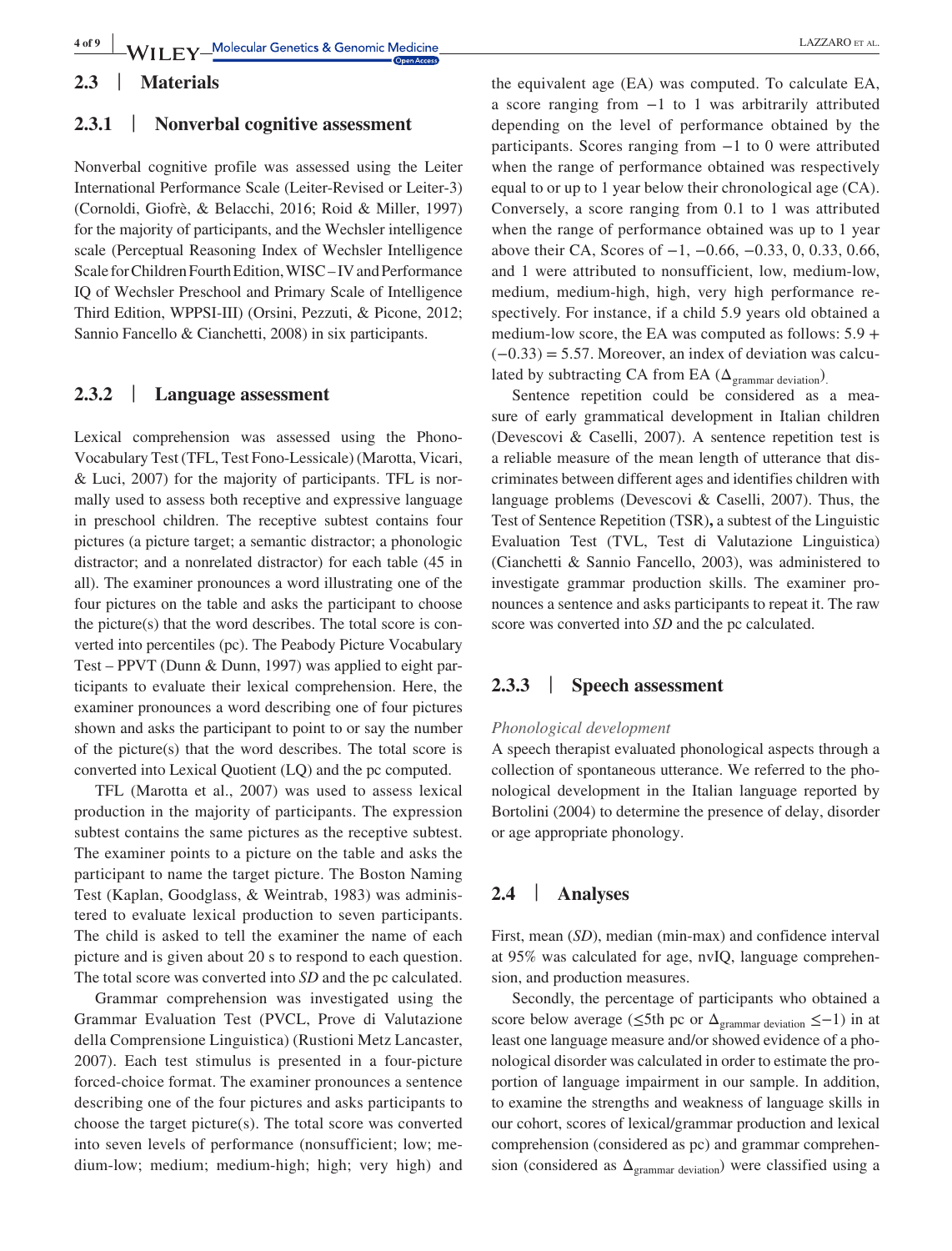"traffic-light system" with the following cut-off (Croucher & Williamson, 2013; Holdnack et al., 2017): "red zone" (≤5th pc or  $\Delta_{\text{grammar deviation}} \leq -1$ ), "amber zone" (between 6th to 15th pc or  $-0.99 < \Delta_{\text{grammar deviation}} \leq -0.66$ , and "green zone" (>15th pc or  $\Delta_{\text{grammar deviation}}$  > -0.66).

Thirdly, in order to determine the proportion of participants who exhibited a specific language impairment-like (SLI-like) behavior, our cohort was divided into three subgroups based on the nvIQ and language measures: 1. SLI-like group –  $nvIQ \geq 85$ ; at least one language measure  $\leq$ 5th pc or  $\Delta_{\text{grammar deviation}} \leq -1$ ; 2. Developmental delay-like (DD-like) group – nvIQ < 85; at least one language measure  $\leq$  5th pc or  $\Delta_{\text{grammar deviation}} \leq -1$ ; 3. Typical development-like (TD-like) group –  $nvIQ \geq 85$ ; all language measures > 5th or  $\Delta_{\text{grammar deviation}}$  > -1.

Finally, Pearson's correlations between nvIQ and language measures were run. To ensure stability of the results, bootstraps were run (bootstrapping at 5,000 cycles). To control for multiple comparisons, the Bonferroni correction was applied (.05/4 language measures; critical *p*-value of .01).

## **3** | **RESULTS**

Descriptive analysis for nvIQ and language measures (lexical comprehension and production, grammar comprehension and production) of our cohort are depicted in Table 2.

According to the criteria, in our sample 29 individuals of 37 (78%) were qualified as having language impairment. Specifically, 70% of our cohort showed a stand-alone phonological disorder or a deficit across language domains.

Figure 1 shows, for different language domains, the percentage of the scores obtained by each participant in the group. Concerning lexical comprehension, all participants completed the tasks. 32% of the participants obtained a score within the "red zone", 14% fell into the "amber zone", and the rest 54% into the "green zone". Considering lexical production, most of the participants  $(81\%)$  fell into the "green zone" and only  $11\%$ into the "red zone". As regards grammar comprehension, little more than half the participants (60%) obtained a score within the "green zone" and the 30% within the "red zone".

Concerning grammar production, 27 of 37 participants completed the task. Almost half the participants (44%) fell into the "red zone", while 48% fell into the "green zone".

Figure 2 illustrates the proportion of the three subgroups in the study cohort. Namely, in the group exhibiting a language or phonological impairment, almost half the participants (18 of 37) manifested a SLI-like trend; of the other 50% (19 of 37), 29% exhibited a DD-like behavior and 19% a TDlike behavior. Finally, 1 child of 37 children had  $nvIQ < 85$ and all language measures above average.

As shown in Figure 3, nvIQ correlated significantly and positively with grammar comprehension  $(r = .56, CI = [.27, 0.81]$ ,  $p = .002$ ) showing that higher nvIQ, larger  $\Delta_{\text{grammar deviation}}$ .

## **4** | **DISCUSSION**

The aim of this research was to characterize the language profile in an unselected cohort of children with NS. To the best of our knowledge, this is the first study that attempts to delineate language profiling in a cohort of children with NS, all with a molecularly confirmed diagnosis.

Descriptive analyses were performed to detect a specific language functioning combining nvIQ and language abilities. First, we defined the proportion of children with NS who presented language impairment, such as a below-average performance in at least one language and/or speech domain independently of the nvIQ. Results revealed that a high percentage of children from our cohort, almost 80%, presented language impairment. In accordance with the findings of Shah and colleagues (1999) and Romano and colleagues (2010), we also found that the NS group showed frequent speech problems (70%). An in-depth analysis

|  | TABLE 2 |  | Descriptive statistics of age, nvIQ, and language measures |  |  |  |  |  |  |
|--|---------|--|------------------------------------------------------------|--|--|--|--|--|--|
|--|---------|--|------------------------------------------------------------|--|--|--|--|--|--|

**Measures Mean Range** *SD* **CI 95%** Descriptive statistics Age 5.72 3.33–13.17 2.25 1.82–2.92 nvIQ 89.89 49.00–115.00 14.96 12.16–19.42 Language measures Lexical comprehension 31.12 1.00–95.00 29.56 24.05–38.41 Lexical production 52.27 1.00–95.00 32.83 26.70–42.64 Grammar comprehension 5.11 3.50–9.40 1.31 1.07–1.70 Δ grammar deviation −0.60 −8.00–1.59 1.65 1.34–2.14 Grammar production 23.04 1.00–92.00 26.97 20.97–36.48

Abbreviations: CI, Confidence Interval; nvIQ, non-verbal Intelligence Quotient; *SD*, Standard deviation.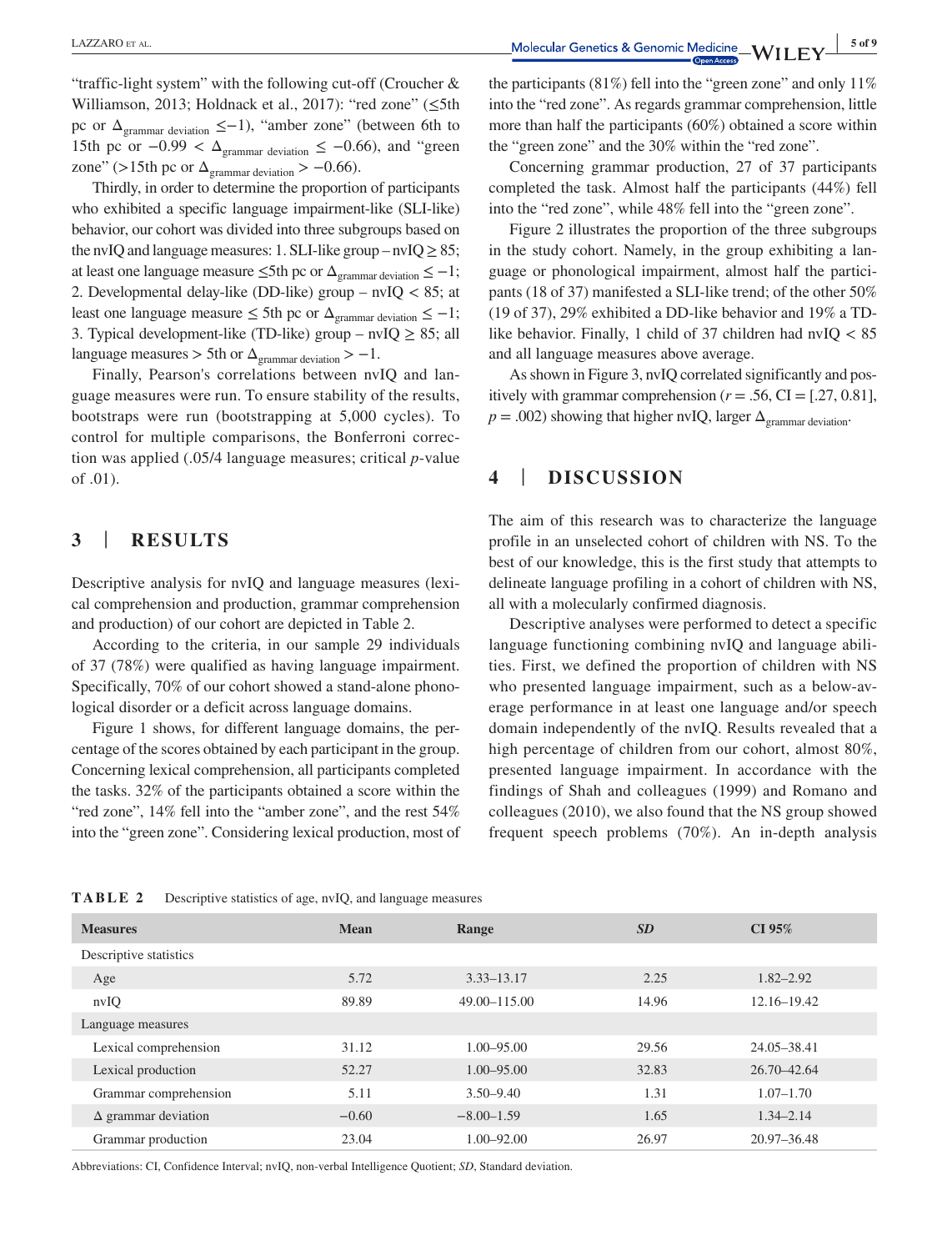

Language functioning in Noonan Syndrome



**FIGURE 2** Percentage of different language profile in NS

found that an area of weakness in language profile could be linked to grammar production, showing that 52% of children exhibited a below-average score in TSR. Conversely, the strength of language profile in our cohort concerned lexical production domain showing that 81% of children obtained average scores.

Even considering only children who showed language impairment with average nvIQ, our findings did not mirror the distribution of SLI in the general population (~7%; Tomblin et al., 1997) since almost 50% of individuals in our cohort presented a "SLI-like" trend: thus, it could be read as a syndrome-specific impairment.

The present study also indicates that nvIQ appeared to be positively and moderately associated with grammar comprehension abilities. It suggested better performance in grammar comprehension, increased nvIQ. No other relation was seen between nvIQ and different language domains. Whether language function is commensurate with intelligence or shows a pattern of selective impairment is still debatable. Pierpont and colleagues (2010) revealed that language development and nonverbal cognitive ability in NS exhibits a "synchronous" pattern, similar to that observed in Fragile X syndrome (Abbeduto et al., 2003). Conversely, our findings are in line with findings in several syndromic conditions showing a pattern where the language profile appears more impaired than the cognitive one. For instance, research on Down syndrome has underlined that grammar abilities were more compromised than lexical ones (Galeote, Soto, Sebastián, Checa, & Sánchez-Palacios, 2014). Further studies suggested that difficulties in grammar production were more impaired in children with Down syndrome than in those with typical development, even controlling for mental age (Caselli, Monaco, Trasciani, & Vicari, 2008; Vicari, Caselli, Gagliardi, Tonucci, & Volterra, 2002; Vicari, Caselli, & Tonucci, 2000). In addition, Barnett and van Bon (2015) described further chromosomal aberrations such as 1p21.3 deletion, 7q11.23 microduplication, and 15q11.2 deletion that are associated with speech and language pathology occurring in the setting of normal or only mildly impaired cognitive function.

The only study that attempted to add to present scientific knowledge about language phenotype in children and adolescents with NS was carried out by Pierpont and colleagues (2010). Our data, however, do not concur with this earlier study. First, they found that 30% of the cohort were qualified as having language impairment and 20% of the

**FIGURE 1** Proportion of the scores obtained by each participant in different language domains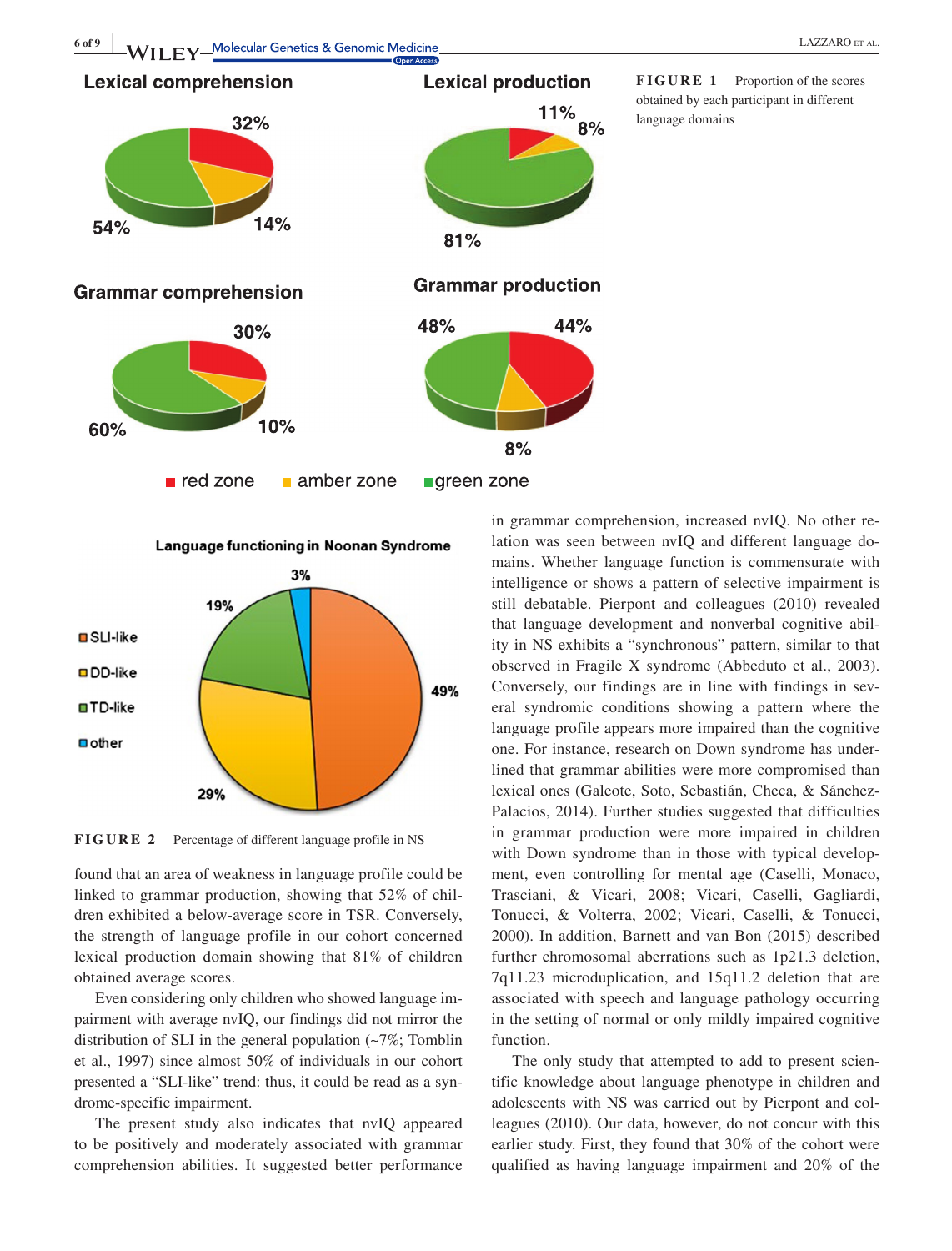

**FIGURE 3** Correlations between nonverbal IQ and different language domains

total sample fell in the range of significant articulation impairment. Another discrepancy is linked to the prevalence of children with "SLI-like" functioning since the authors estimated the percentage of "SLI-like" at around 5%, similar to the general population (~7%, Tomblin et al., 1997). Lastly, they found a strong correlation between nvIQ and the index of language abilities assessed by Clinical Evaluation of Language Fundamentals – Preschool, Second Edition (CELF-P2) (Semel, Wiig, & Secord, 2004) or Clinical Evaluation of Language Fundamentals – Fourth Edition (CELF-4) (Semel, Wiig, & Secord, 2003). A possible explanation for such discrepancies could be due to methodological dissimilarities. First, in our study only individuals with molecularly confirmed diagnosis were included. Also, our sample was characterized by a lower mean age (mean age: 5.72; *SD*: 2.25 vs. mean age 10.0, *SD*: 4.1). Secondly, in the present study we collected data for isolated language domains: comprehension and production were assessed for both lexical and grammar measures. Pierpont and colleagues (2010), however, used a relatively broad indicator of language functioning (CELF-P2; CELF-4). Nevertheless, despite such dissimilarities, the two samples showed similar nvIQ ranges and means.

Both studies contributed considerably to the characterization of language profile, and raised interesting questions about the impact of differences due to experimental design.

Given the great proportion of "SLI-like" profiles found in a cohort of Italian NS, evidence-based medicine should greatly assist clinicians to make a meticulous assessment, as well as therapists for intervention planning. Until now, there have been no studies focusing on "gold standard" interventions for language difficulties in NS. In the light of these considerations, early intervention is essential, and considered more valid than "watch and wait" (Glogowska, Roulstone, Enderby, & Peters, 2000). In addition, as discussed by Law and colleagues (2004), it would be useful to promote intensive interventions lasting at least eight weeks to obtain the best clinical outcome to support severe expressive deficits. One limitation of this study is the lack of a control group: our analyses focused on comparisons with normative data. With no control group, it would have been difficult to make power calculations. A measure for stability of statistical analysis was applied in order to compensate for this limitation. Future studies should be designed to include a control group and enlarge the sample size to obtain more consistent data and to better characterize the development of language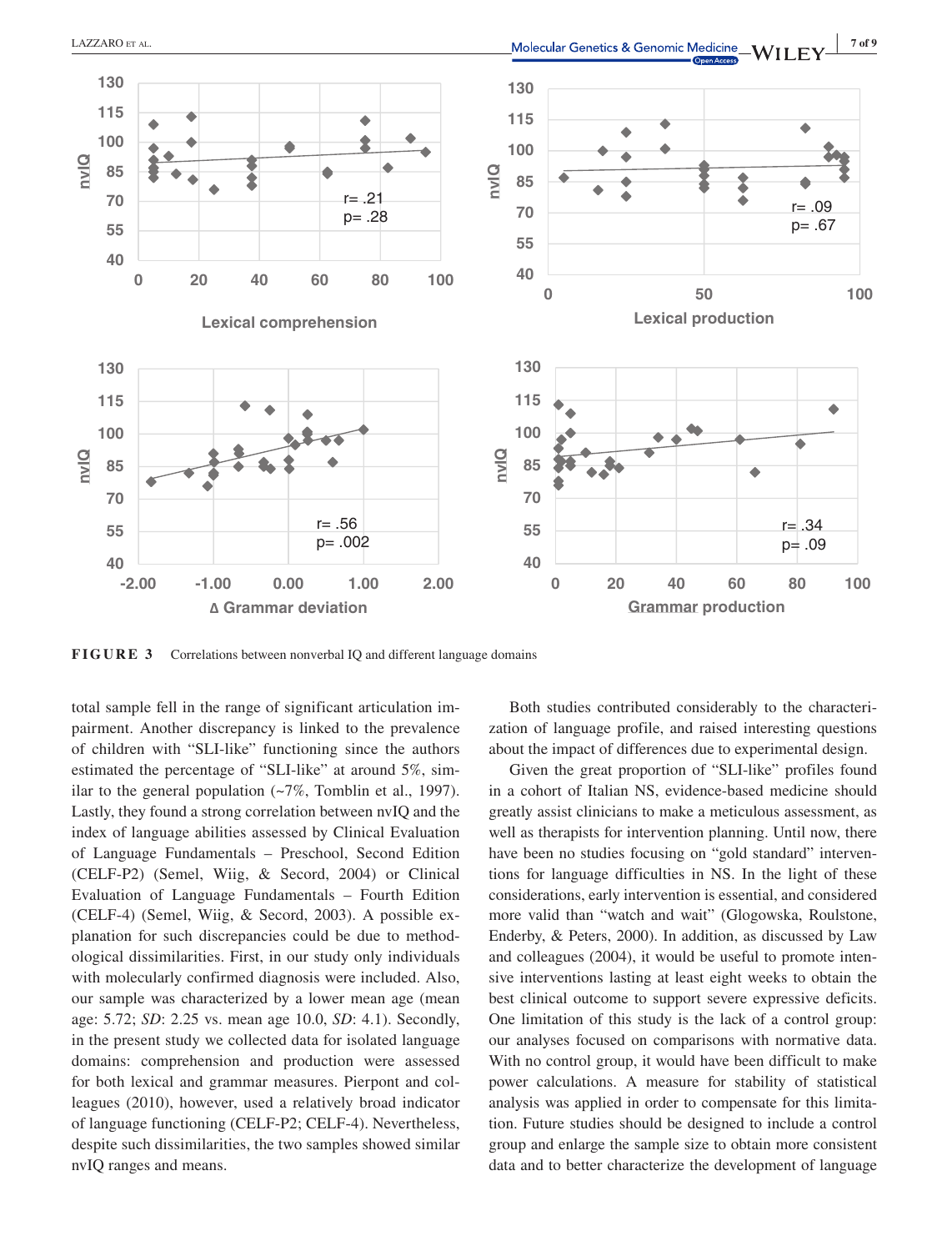8 of 9 **WILEY** Molecular Genetics & Genomic Medicine **Accord 2008** 2009 2012 2022ARO ET AL.

in NS through longitudinal studies. A second limitation concerns the lack of observations of pragmatic functioning which, along with language skills, is a crucial ability for effective communication. Selås and Helland (2016) provided a preliminary characterization of communication and pragmatic profile in children with diagnosis of NS, even if not always molecularly confirmed. This study discussed a potential pragmatic impairment assessed using the Children's Communication Checklist, Second Edition (Bishop, 2011) in addition to language difficulties (in almost 77% of children in their cohort).

In conclusion, our study opens up novel possibilities for in depth investigation of the phenotypic manifestation of language in NS in order to improve clinical evaluation and to support appropriate intervention.

#### **ACKNOWLEDGMENTS**

The authors thank all patients and their families for their participation in the study.

This work was supported in part by E-Rose ("NSEuroNet, to M.T.), and the Italian Ministry of Health (Ricerca Corrente, to S.V and M.T.).

#### **CONFLICT OF INTEREST**

The authors declare no conflict of interest.

#### **ORCID**

*Paolo Alfieri* **b** <https://orcid.org/0000-0003-2197-9417>

#### **REFERENCES**

- Abbeduto, L., Murphy, M. M., Cawthon, S. W., Richmond, E. K., Weissman, M. D., Karadottir, S., & O'Brien, A. (2003). Receptive language skills of adolescents and young adults with Down or fragile X syndrome. *American Journal on Mental Retardation*, *108*, 149–160. [https://doi.org/10.1352/0895-8017\(2003\)108<0149:RL-](https://doi.org/10.1352/0895-8017(2003) 108%3C0149:RLSOAA%3E2.0.CO;2)[SOAA>2.0.CO;2](https://doi.org/10.1352/0895-8017(2003) 108%3C0149:RLSOAA%3E2.0.CO;2)
- Alfieri, P., Cesarini, L., De Rose, P., Ricci, D., Selicorni, A., Menghini, D., … Mercuri, E. (2011). Visual processing in Noonan syndrome: Dorsal and ventral stream sensitivity. *American Journal of Medical Genetics Part A*, *155A*, 2459–2464.<https://doi.org/10.1002/ajmg.a.34229>
- Alfieri, P., Cesarini, L., Mallardi, M., Piccini, G., Caciolo, C., Leoni, C., … Zampino, G. (2011). Long term memory profile of disorders associated with dysregulation of the RAS-MAPK signaling cascade. *Behavior Genetics*, *41*, 423–429. [https://doi.org/10.1007/](https://doi.org/10.1007/s10519-011-9446-5) [s10519-011-9446-5](https://doi.org/10.1007/s10519-011-9446-5)
- Alfieri, P., Cesarini, L., Zampino, G., Pantaleoni, F., Selicorni, A., Salerni, A., … Mercuri, E. (2008). Visual function in Noonan and LEOPARD syndrome. *Neuropediatrics*, *39*, 335–340. [https://doi.](https://doi.org/10.1055/s-0029-1216354) [org/10.1055/s-0029-1216354](https://doi.org/10.1055/s-0029-1216354)
- Alfieri, P., Piccini, G., Caciolo, C., Perrino, F., Gambardella, M. L., Mallardi, M., … Vicari, S. (2014). Behavioral profile in RASopathies. *American Journal of Medical Genetics Part A*, *164A*, 934–942.<https://doi.org/10.1002/ajmg.a.36374>
- Aoki, Y., Niihori, T., Banjo, T., Okamoto, N., Mizuno, S., Kurosawa, K., … Matsubara, Y. (2013). Gain-of-function mutations in RIT1 cause

Noonan syndrome, a RAS/MAPK pathway syndrome. *American Journal of Human Genetics*, *93*, 173–180. [https://doi.org/10.1016/j.](https://doi.org/10.1016/j.ajhg.2013.05.021) [ajhg.2013.05.021](https://doi.org/10.1016/j.ajhg.2013.05.021)

- Barnett, C. P., & van Bon, B. W. (2015). Monogenic and chromosomal causes of isolated speech and language impairment. *Journal of Medical Genetics*, *52*, 719–729. [https://doi.org/10.1136/jmedg](https://doi.org/10.1136/jmedgenet-2015-103161) [enet-2015-103161](https://doi.org/10.1136/jmedgenet-2015-103161)
- Bishop, D. V. M. (2011). *The children's communication checklist* (2nd ed.). Norsk versjon. Stockholm: Pearson Assessment.
- Bortolini, U. (2004). *Test PFLI. Prove per la valutazione fonologica del linguaggio infantile*. Edizioni del Cerro: ed.
- Caselli, M. C., Monaco, L., Trasciani, M., & Vicari, S. (2008). Language in Italian children with Down syndrome and with specific language impairment. *Neuropsychology*, *22*, 27–35. [https://doi.](https://doi.org/10.1037/0894-4105.22.1.27) [org/10.1037/0894-4105.22.1.27](https://doi.org/10.1037/0894-4105.22.1.27)
- Cianchetti, C., & Sannio Fancello, G. (2003). *Test TVL Valutazione del linguaggio.* Erickson-Trento: ed.
- Cornish, K. M. (1996). Verbal-performance discrepancies in a family with Noonan syndrome. *American Journal of Medical Genetics*, *66*, 235–236. [https://doi.org/10.1002/\(SICI\)1096-8628\(19961](https://doi.org/10.1002/(SICI)1096-8628(19961211)66:2%3C235:AID-AJMG21%3E3.0.CO;2-T) [211\)66:2<235:AID-AJMG21>3.0.CO;2-T](https://doi.org/10.1002/(SICI)1096-8628(19961211)66:2%3C235:AID-AJMG21%3E3.0.CO;2-T)
- Cornoldi, C., Giofrè, D., & Belacchi, C. (2016). *Leiter-3 Leiter international performance scale third edition Standardizzazione italiana*. Firenze-Giunti ed. O.S
- Croucher, S., & Williamson, G. R. (2013). Risk assessment in mental health: Introducing a traffic light system in a community mental health team. *The Open Nursing Journal*, *14*, 82–88. [https://doi.](https://doi.org/10.2174/1874434620130529004) [org/10.2174/1874434620130529004](https://doi.org/10.2174/1874434620130529004)
- Devescovi, A., & Caselli, M. C. (2007). Sentence repetition as a measure of early grammatical development in Italian. *Int J Lang Commun Disord*, *42*(2), 187–208. [https://doi.org/10.1080/13682](https://doi.org/10.1080/13682820601030686) [820601030686](https://doi.org/10.1080/13682820601030686)
- Dunn, L. M., & Dunn, L. M. (1997). *Peabody picture vocabulary test— Third edition*. Circle Pines, MN: American Guidance Services, Inc; (it. ed. Stella G. et al., 2000) Omega Edizioni-ed.
- Galeote, M., Soto, P., Sebastián, E., Checa, E., & Sánchez-Palacios, C. (2014). Early grammatical development in Spanish children with Down syndrome. *Journal of Child Language*, *41*, 111–131. [https://](https://doi.org/10.1017/S0305000912000591) [doi.org/10.1017/S0305000912000591](https://doi.org/10.1017/S0305000912000591)
- Glogowska, M., Roulstone, S., Enderby, P., & Peters, T. J. (2000). Randomised controlled trial of community based speech and language therapy in preschool children. *British Medical Journal*, *321*, 923–926. <https://doi.org/10.1136/bmj.321.7266.923>
- Holdnack, J. A., Tulsky, D. S., Brooks, B. L., Slotkin, J., Gershon, R., Heinemann, A. W., & Iverson, G. L. (2017). Interpreting patterns of low scores on the NIH toolbox cognition battery. *Archives of Clinical Neuropsychology*, *32*, 574–584. [https://doi.org/10.1093/](https://doi.org/10.1093/arclin/acx032) [arclin/acx032](https://doi.org/10.1093/arclin/acx032)
- Hopkins-Acos, P., & Bunker, K. (1979). A child with Noonan syndrome. *The Journal of Speech and Hearing Disorders*, *44*, 494–503. PMID: 513672.
- Kaplan, E., Goodglass, H., Weintrab, S. (1983). *The boston naming test*. Philadelphia: Lea & Febiger.
- Law, J., Garrett, Z., & Nye, C. (2004). The efficacy of treatment for children with developmental speech and language delay/disorder: A meta-analysis. *Journal of Speech, Language, and Hearing Research*, *47*, 924–943. [https://doi.org/10.1044/1092-4388\(2004/069\)](https://doi.org/10.1044/1092-4388(2004/069))
- Marotta, L., Vicari, S., & Luci, A. (2007). *Test Fono-Lessicale TFL*. Erickson-trento.